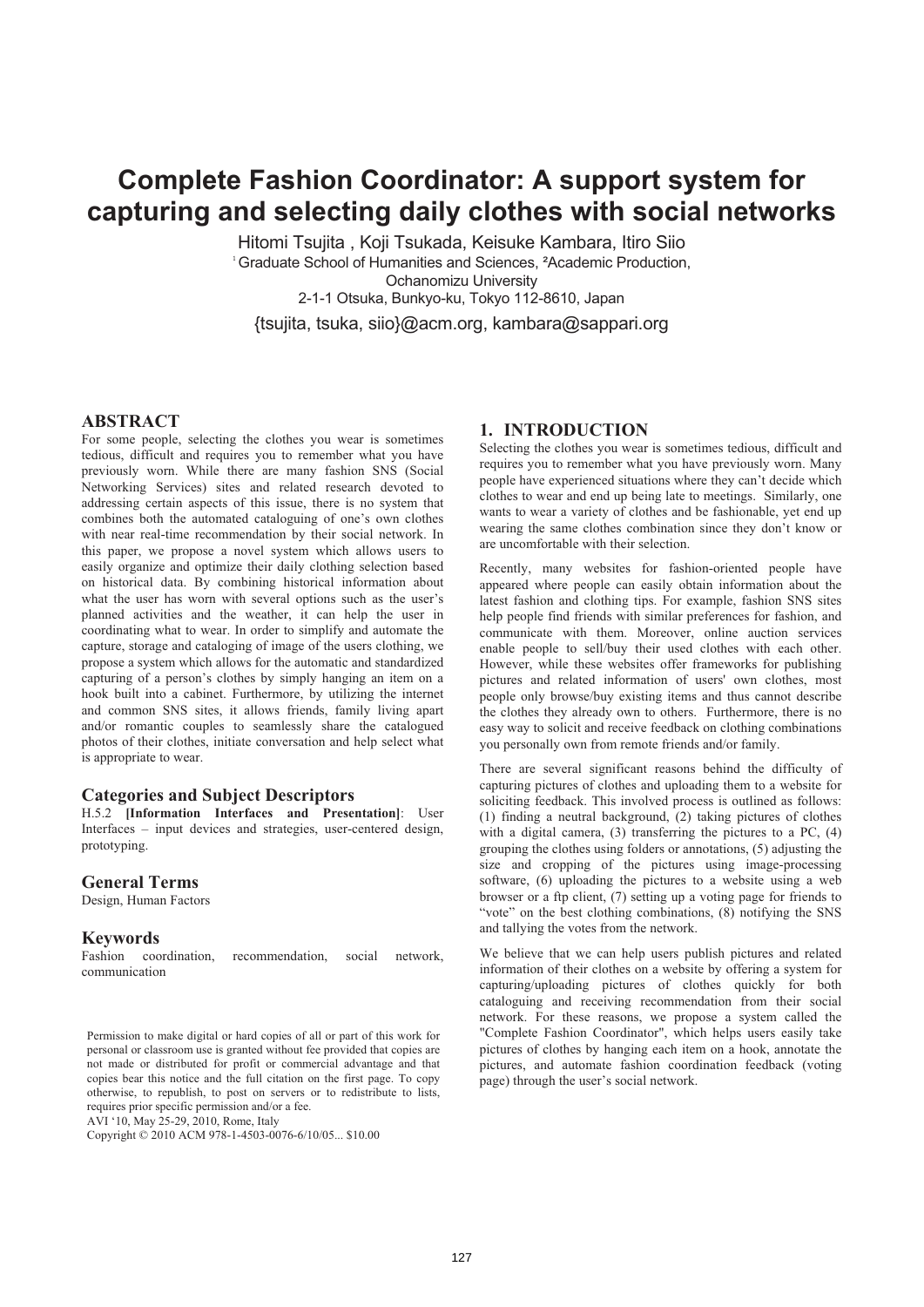#### **2. DESIGN AND USAGE SCENARIOS**

In this paper, we develop a "Complete Fashion Coordinator" system that can automate the process of capturing and selecting clothes via historical data, weather, situation and/or feedback from one's own social network. Figure 1 shows the concept of this system. This system utilizes the TagTansu system to facilitate taking full-length pictures of an ensemble worn by the user. Once the clothing picture is captured by TagTansu, the system allows users to easily organize and optimize their daily clothing selection by several criteria. This includes utilizing a historical clothing database and/or allowing the user to easily communicate with other people within their SNS network and receiving fashion advice based on their clothing database. When the Complete Fashion Coordinator system is utilized, the following scenarios can be envisioned.



**Figure 1. Concept of Complete Fashion Coordinator.** 

Scenario 1: Mary went shopping with her friends and bought autumn clothes. Using TagTansu, Mary can easily take pictures of her new clothes. Since it is very easy to use, this process becomes natural step whenever she buys new clothes.

Scenario 2: Having a comprehensive database of her own clothes accessible from anywhere, Mary can check which clothes she already owns and reduces the amount of clothes she buys which are similar in style.

Scenario 3: Utilizing the historical database, Mary reduces the amount of similar clothing combinations worn and is praised by her friends for her wide selection of clothes. Furthermore, Mary becomes aware of clothes that might have been forgotten in the past.

Scenario 4: Mary is having a hard time deciding what to wear for a date. She decides to ask her friends using the SNS function of the Complete Fashion Coordinator system. She then receives quick response on which clothes to wear as well as feedback from her friends on which clothes is more appealing to men. Mary's boyfriend, who usually doesn't pay attention about fashion, said "those clothes look cute on you!"

## **3. CAPTURING SYSTEM**



**Figure 2. TagTansu System Component.** 

In order to quickly and easily capture clothing images, we will utilize TagTansu - a novel capture and annotation system which can quickly capture pictures of clothes with simple annotations to support creating picture database of clothes. TagTansu mainly consists of sensors and capture components attached to the inside doors of a "tansu" (Japanese for wardrobe). We selected a wardrobe with double doors to utilize both door surfaces. As shown in figure 2, we attach hook sensors to one door and attach capture components - a camera, lights and an LCD - to the other door. We also attached a mirror and camera for taking a picture of the coordinated full body ensemble. By attaching these devices to an existing wardrobe, TagTansu has following advantages: 1) space-saving: TagTansu doesn't require additional space in the users' room, 2) sufficient focal distance: TagTansu can create enough distance between a camera and clothes by attaching them to separate sides of double doors and 3) consistent environment: TagTansu can easily keep capture environment (e.g. background and lighting) consistent and stable.

The usage of TagTansu is briefly described here. First, when a user opens the doors, the lights turn on automatically by detecting the opening of the door via an attached reed switch. Next, when the user hangs his/her clothes on a hook sensor, an image of the clothing is captured by the camera on the opposite door. Since TagTansu has multiple hook sensors, he/she can indicate the type of clothing by hanging it on different hooks (See next section for details). Moreover, hook sensors also detect estimated weight of clothes. Thus, TagTansu can capture types and estimated weight of clothes in addition to the picture itself. When the user closes the doors, the user's whole body ensemble is captured by the camera and is automatically tagged. Finally, the captured picture and associated tags are automatically uploaded to a web/file server (e.g. Flickr) via http/ftp.

#### **3.1 Implementation**

We developed TagTansu with the above features (Figure 2). The system consists of several hook sensors, a magnetic reed switch, two USB cameras for capturing images (inside clothes only and external full body ensemble), two fluorescent lights, an LCD display with touch screen and a host PC. There are three hook sensors attached on a human shaped wood plate (Figure 3). We embedded a pressure sensor to each hook for detecting the weight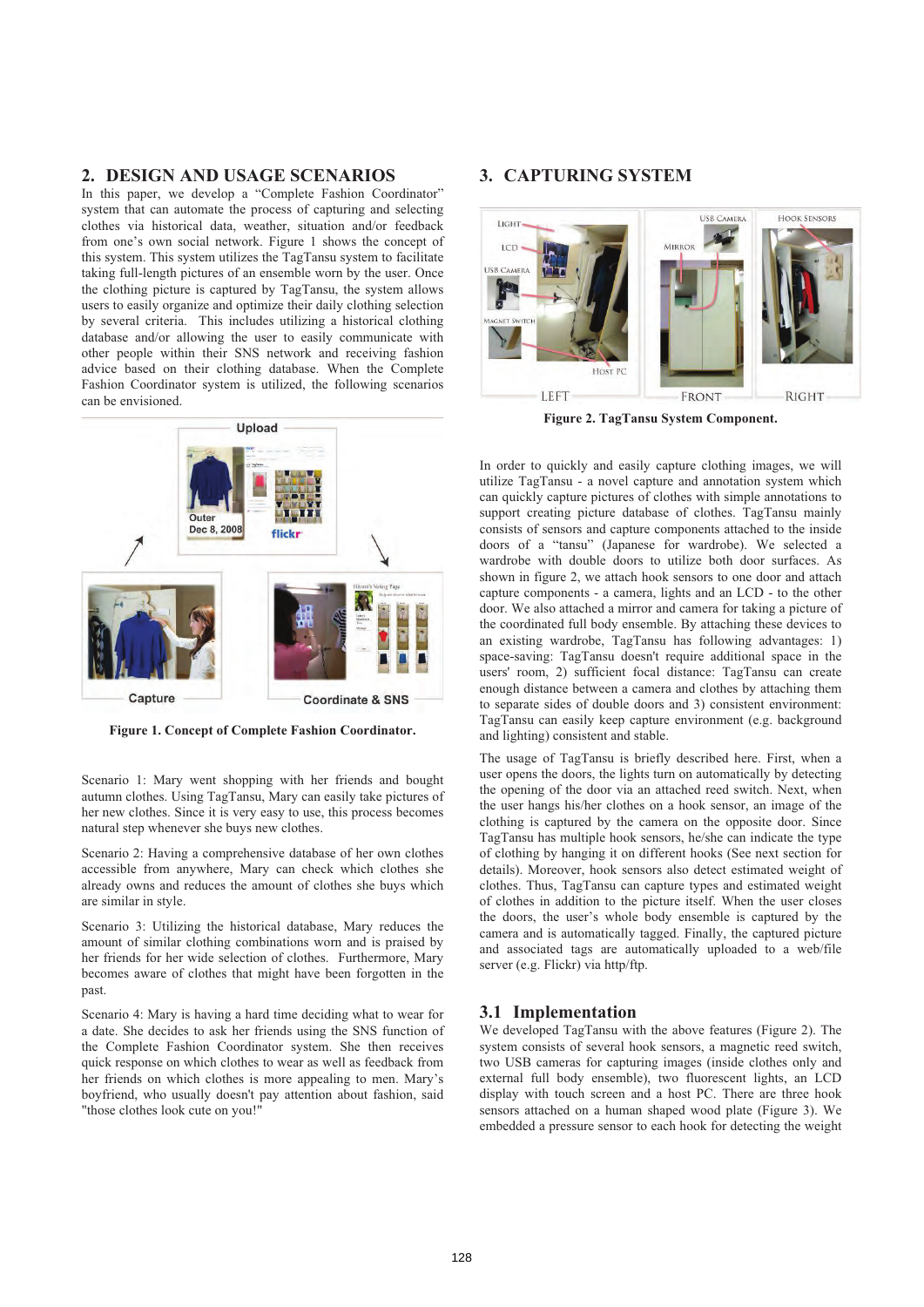of clothes hung on the hook. These sensors are controlled by the host PC via a Phidget Interface Kit. Two hooks are located at neck level, and one hook is located at waist level of the human shaped model. Based on which hook the clothes are hung from, different meta tags are automatically associated with the picture taken of the clothes such as a "tops" tag on the upper hooks and a "bottom" (i.e., pants, skirt) tag on the lower hook. Moreover, as shown in figure 3, each upper hook has different length. Users can add an "inner" (e.g., shirt) tag on the short (inner side) hook and an "outer" (e.g., jacket, coat) tag on the long (outer side). In this way, users can easily select types of their clothes using a natural mapping like human body. The magnet switch detects the open/closed states of the doors for turning the lights on/off.



**Figure 3. Hook Sensors.**



**Figure 4. Upload to Flickr.** 

Next, we explain the system procedures for taking pictures. First, when a user hangs his clothes on a hook, the pressure sensor detects weight of the clothes. Then, when the weight exceeds a certain threshold and remains over the threshold for a given amount of time (e.g. one second), the system begins countdown for capturing pictures. After a few seconds (three seconds in the current system), the system captures an image of the clothes with the USB camera and plays a shutter sound. The captured picture is displayed on the LCD and saved to the host PC in a JPEG format.

The system also adds three types of annotations: type of clothes (outer, inner, top, bottom), estimated weight of the clothes and a timestamp to the picture as EXIF information. Figure 4 shows example of pictures captured and uploaded to Flickr by TagTansu. These pictures are automatically uploaded to a website and categorized by types of clothes using a CGI program.

#### **4. RECOMMENDATION SYSTEM**

In this section, we describe the recommendation system which allows users to easily organize and optimize their daily clothing selection by utilizing the clothing database collected via the TagTansu system.

Currently, when we select what to wear, we need to know various pieces of information beforehand. For example, we may select a different clothing combination depending on the day's events and the type of people we would meet. Therefore, in order to find out the most important criteria for selecting clothes, we conducted a survey of 46 people via an online website survey. The multiple choice question "What factors do you consider most important when deciding what clothes to wear for the day?" was asked with<br>the following choices: "Intuition", "Occasion", the following choices: "Intuition", "Weather/Temperature", "Who they are meeting", "Lucky color", "Fortune/Horoscope" and "Other". About sixty percent answered "weather/temperature" and "who they are meeting" (more than one selection can be made). From this result, we consider that weather and the person they were meeting as very important factors when we select clothes.



**Figure 5. Screenshot of Recommendation System.** 

Based on this feedback, we developed a system which allows users to easily organize and optimize their daily clothing selection based on the person they are meeting, the weather of the day as well as historical wear data. The system displays all clothes in a scrollable thumbnail format. The thumbnails are stored on Flickr and are automatically downloaded with their associated category information. As seen in Fig.4, the system shows pictures of clothes classified under three categories ("outer", "inner", "bottom") based on the automatic classify in the TagTansu capture phase.

Utilizing this system, the user can select clothes more effectively. For example, this system will suggest users not to wear the same clothes in the same situations based on the historical data, or suggest proper clothes based on the day's weather.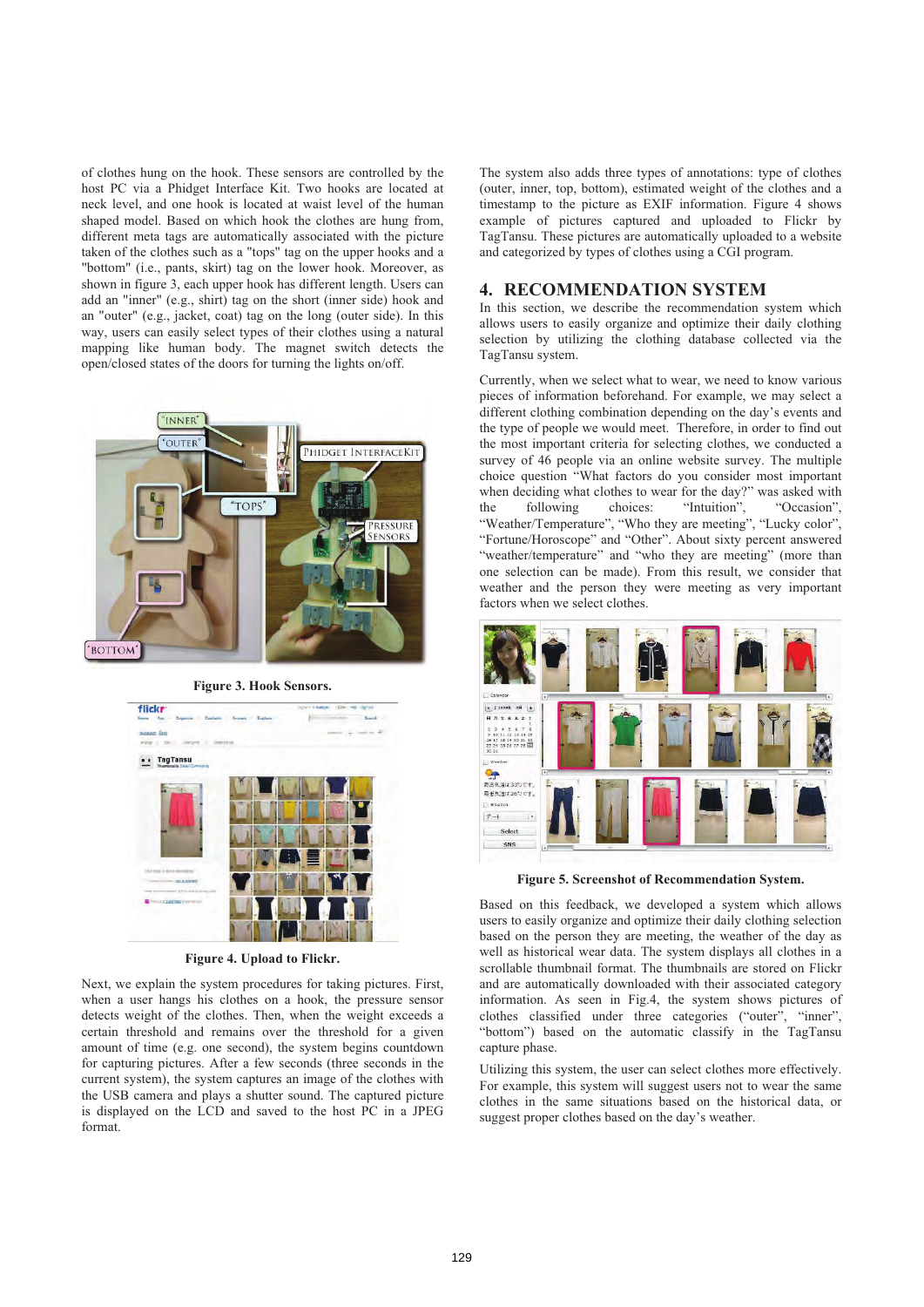

**Figure 4. "Situation" Menu.** 

The recommendation system then displays all clothes in a scrollable thumbnail format, a calendar showing today's date, weather forecast for the day and a menu for selecting the type of setting (e.g., date, laboratory, work) the user will be in (fig. 4). The user can select the "Situation" such as going out on a "Date", studying at the "Laboratory", or going to "Work" via the dropdown menu. This is called the "Situation Menu" (fig. 5). Also, as seen in Fig. 4, the "Calendar", "Weather", and "Situation" options all have a checkbox displayed on the left. When this checkbox is selected, the pictures of inappropriate clothing based on that particular criterion will be dynamically blurred. For example, if the checkbox next to the "Calendar" option is selected, the clothing worn for the last several days (currently set to seven days) is blurred. Using this effect, the user can intuitively know which are "inappropriate" clothing. Similarly, when the checkbox is selected next to the "Situation" menu, the thumbnails of clothing in the past similar events (currently set to seven) where the user wore in the same situation is also blurred. These selections can be layered so that only the appropriate clothes for multiple criteria are displayed.

The blurred picture can also return to the original (unblurred) picture when a particular blurred thumbnail is selected. We considered various ways to display inappropriate clothing - for example, to not display the thumbnail at all - and eventually decided to use blurred effect because it can intuitively inform the ordering priority while still allowing the user to select potentially "inappropriate" clothes.



**Figure 5. Inappropriate clothes are blurred.** 

After selecting the clothing combination for the day, the user will then press the "Select" button whereby the selections as well as other related data will be recorded to the system log. Finally, the calendar selector can be used to query the database/log on what was worn in the past. Likewise, one can enter/revise their selection if they forgot to use the system for that particular day and input their selection retroactively.

#### **5. SNS**

When selecting what to wear, we sometimes would like to ask for other people's recommendations. If we live with our family or friends, we can easily ask/show and get advice from them directly when we have a hard time deciding what to wear for the day. In addition, this action may start different conversations such as "What/where are you doing today?" However if we want to ask our remote friends opinion and feedback, we usually need to ask via a telephone call and/or email and describe our clothes to them verbally. For example, when a girl will have a romantic date, she may ask her close friends and family for clothing advice by sending them manually taken pictures of her clothes. Similarly, the husband who takes up a job in another city, leaving his family behind, may call his wife to ask about his clothing for the day in a similar manner.

If there is a system which the user can easily coordinate with their family, friends or romantic couples, we think it would also facilitate and promote additional communication with them after receiving the fashion advice.

Therefore, we propose the "SNS" function. This feature will allow the user to select multiple clothing candidates and request feedback from their social network (e.g. Twitter, Facebook). By selecting the candidate thumbnails and then selecting the "SNS" button, the system will create a page on a web server with only the candidate ensemble displayed. A link to this web page and a short message will then be sent to the user's social network about the pending query. When the user's friends receive the request, they are directed to a web page where they can easily vote for their recommendation and (optionally) leave comments. Figure 6 shows the system overview where the capture, tagging, database and log system integrate with the SNS and voting components.

This information (vote) is then automatically compiled and the system notifies the user of the network's recommendations in near real-time (fig. 7).

This system allows the user to easily and casually interact with their social network as well as allowing the voting friends to quickly take part by utilizing the informal communication properties of SNS' such as Twitter. The system also allows for getting valuable feedback from other people in the network, thus leading the motivation from both parties.

Finally, the voting friends will want to know what clothes the user had ultimately selected for that day. Therefore, after the user makes her final selection, the system takes whole body picture by the capture system. This is then uploaded and notifies the voting friends which ensemble was actually chosen. This information will be valuable for many friends who may not want to wear similar clothes with the user at the same party or function. Thus, they can avoid the faux pas of wearing the same clothes to the same event.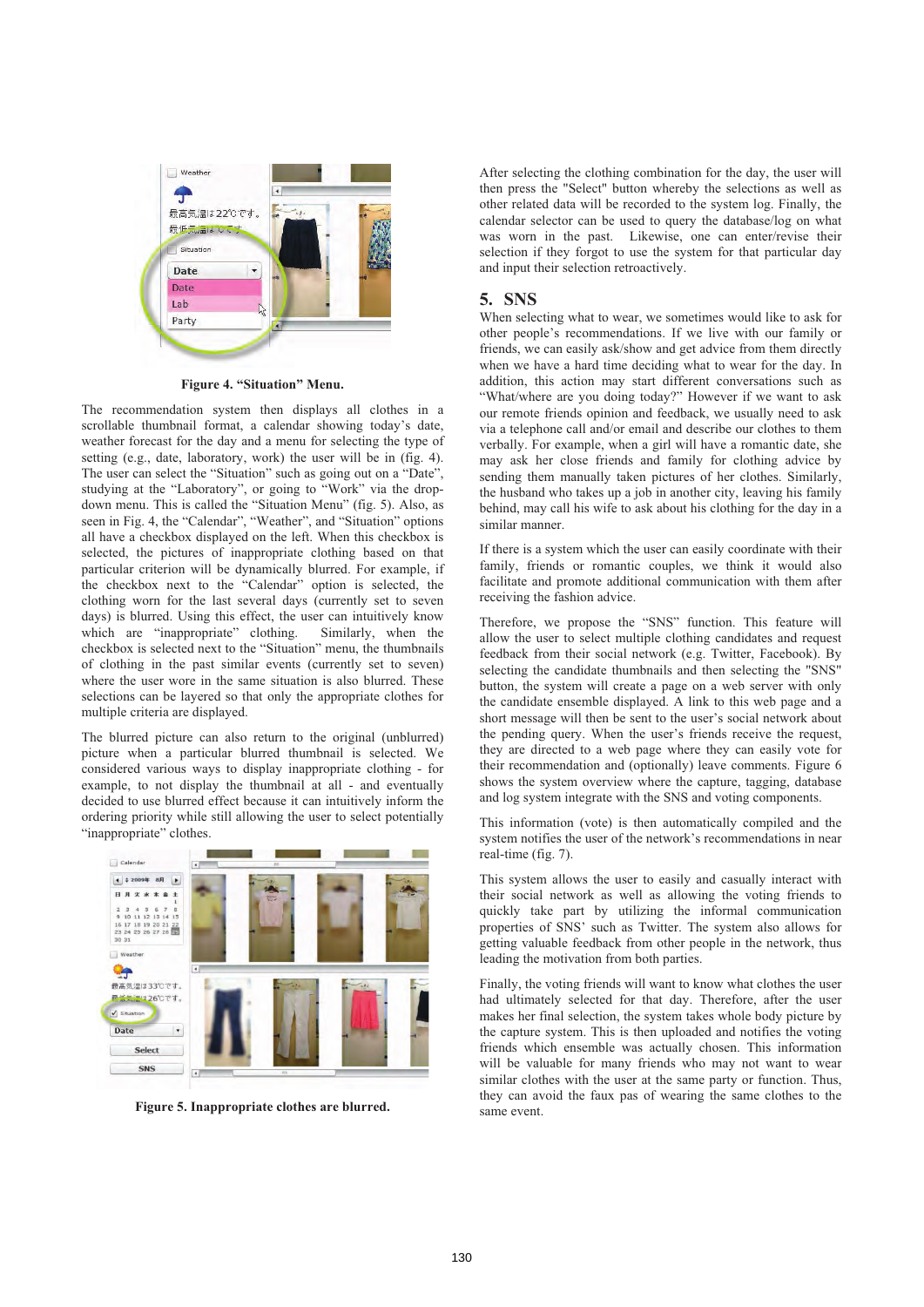

**Figure 6. System Overview.**



**Figure 7. Screenshot of Voting Page.**

# **6. EVALUATION**

# **6.1 Evaluation of the capture and recommendation function**

To determine the effectiveness of the system, we conducted a 20 day field test. The participant was a 27-year-old female (and one of the authors of this paper). During this time, the participant selected clothes every morning using the Complete Fashion Coordinator system. Before the field test began, the participant captured all her clothes using TagTansu and made an initial clothing database of about 100 items.

Based on this, the participant could figure out her clothing pattern (e.g. color, style) in one glance and found it useful during shopping trips since one can easily browse all her clothes in the system. For example, the participant thought she had many patterned skirts and colored skirts before using the system. However, she found that most were black and white skirts.

Therefore, she changed her buying habits and bought more patterned and colored skirts the next time she went shopping.

Other examples of changes in habit were that since clothing selection was taken care of by the system, it reduced the amount of time spent taking clothes in and out of the closet. Prior to using the system, the participant was apt to wear her favorite clothes many times. However, by using the calendar function to bring up historical trends, she avoided wearing the same clothes too often.

Before using the system, the participant didn't wear the clothes stored in the back of her closet as newer clothes pushed back older clothes. However, by using the system, the participant was surprised "I have such clothes!" by remembering the forgotten clothing and ended up actually wearing the clothes. Similarly, the participant became more conscious about not wearing the same clothes to her part time job.

#### **6.2 Evaluation of the social network function**

In addition, we conducted the following field test during a 10-day trial to determine the effectiveness of the SNS function. There were a number of unknowns that we wanted to evaluate in this test. This included how much time we should allow the network to provide feedback and how many people will actually reply. During the field test, the participant selected three candidate ensembles (styles 1-3) for the day and used a voting web page (fig. 7) to have her social network select the best ensemble to wear.

We used Twitter and Facebook for sending the URL of the voting site and message for that day. The number of people the message was sent to was about 180 people in the participants social network (removing overlap between the two social networks). Both Twitter and Facebook consisted of friends, co-workers or acquaintances. Table 1 shows the result of the voting system, voting time (the time that the participant asked for coordination advice) and decision time (the time which the participant closed the vote and selected which clothes to wear), votes (the number of votes submitted) and comments (the total number of comments received on that day).

The participant selected three candidate ensembles and selected the "SNS" button before getting ready (shower, make-up, etc…) After getting ready, the participant checked the voting results and feedback from her friends. This resulted in a number of occasions where the participant thought a certain ensemble was probably best for her, yet her social network selected something that was unanticipated. During these occasions, the participant felt it was a good opportunity to try the new style. Regardless, the participant always wore the selection that garnered the most votes.

**Table 1. The result of voting system** 

| Date  | <b>Voting Time</b> | <b>Decision Time</b> | <b>Votes</b> | <b>Comments</b> |
|-------|--------------------|----------------------|--------------|-----------------|
| 11/7  | 13:25              | 16:00                | 47           | 12              |
| 11/8  | 12:49              | 14:00                | 6            | 6               |
| 11/9  | 11:34              | 14:15                | $\mathbf{8}$ | $\overline{4}$  |
| 11/11 | 7:59               | 10:00                | $\mathbf Q$  | $\overline{4}$  |
| 11/12 | 8:34               | 11:00                | 8            | $\overline{c}$  |
| 11/13 | 8:44               | 10:00                | 23           | 3               |
| 11/16 | 13:28              | 14:10                | 7            | $\overline{4}$  |